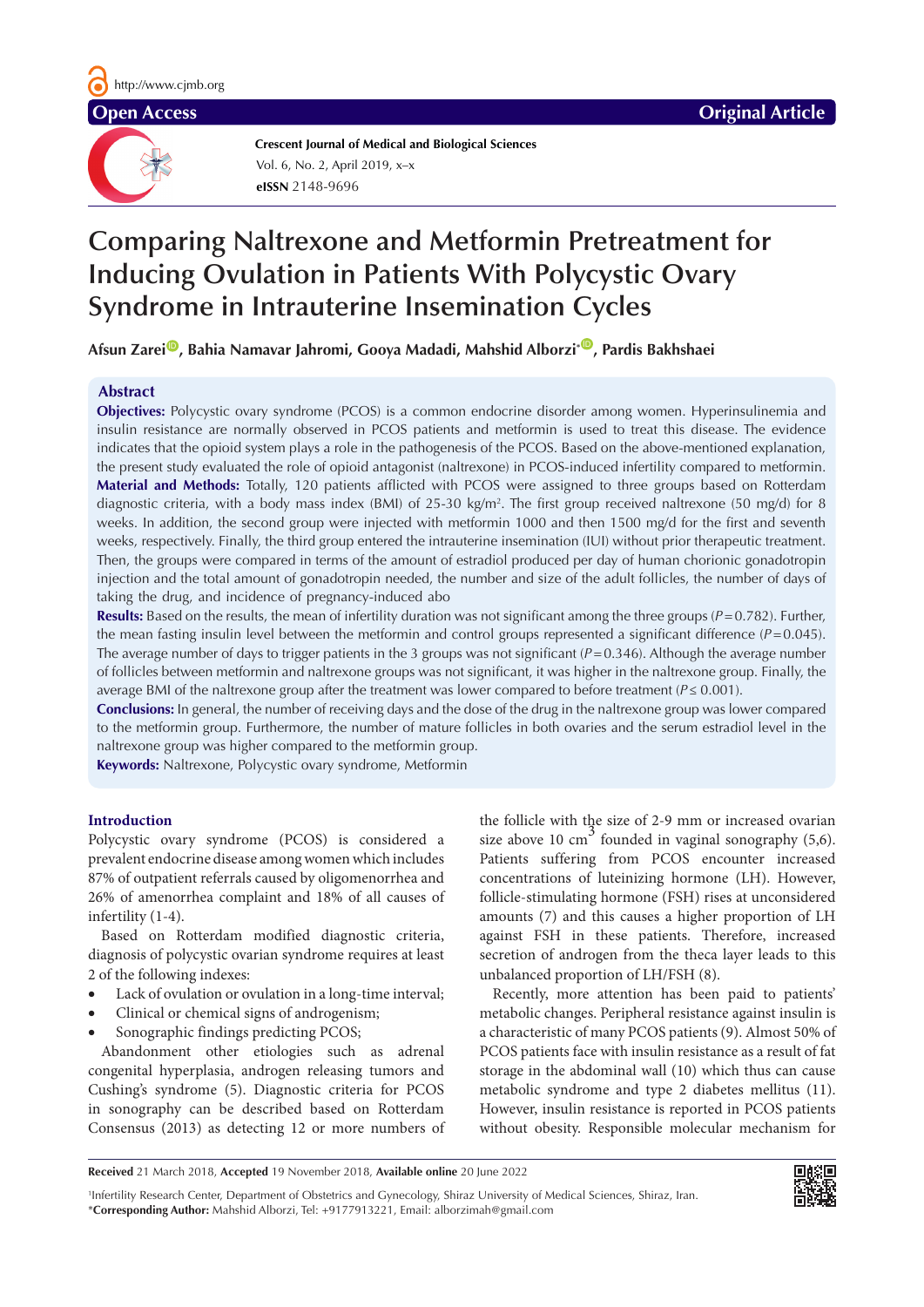insulin resistance in PCOS patients is defined as a disorder in the post-receptor signaling pathway in fatty and skeletal muscle cells (12). It is found that the signaling pathway deficit can cause selective resistance against insulin and then affect the function of insulin (13). Glucose-stimulated insulin releasing disorder has recently been highlighted as an important mechanism (14).

Various evidence emphasizes that the opioid system plays a remarkable role in the pathogenesis of PCOS. The function of such a system is altered in central and peripheral forms (15,16). Opioids can lead to altered and abnormal patterns of gonadotropin secretion cycle and interfere with metabolic balance in PCOS patients (17,18). Moreover, insulin receptors are found on the surface of opioid secreting cells of the pituitary gland (19). Additionally, beta-endorphins are important neurotransmitters of the hypothalamus which have an inhibitory effect on GnRH secretion (20). Although consuming opioids as inhibitory neurotransmitters is common among PCOS patients, it can have stimulatory effects on LH secretion and this controversial effect is observed in both human and animal cases (21-23). In addition, LH response to gonadotropinreleasing hormone (GnRH) agonist normal as a result of long-term use of the opioid antagonists.

Based on the findings of an animal case study, betaendorphin can stimulate the release of insulin and glucagon (24). Therefore, an abnormal opioid system somewhat can be responsible for hyperinsulinemia and resistance to insulin occur in PCOS patients due to the increased peripheral level of beta-endorphins (25). Several studies demonstrated that opioid antagonists increase ovulation (26) while they decrease insulin response during glucose stimulation test (OGTT) in PCOS patients who suffer from hyperinsulinemia (26, 27).

Reparative hyperinsulinemia and insulin resistance contribute to the pathogenesis of PCO. A large body of research evaluated the effects of drugs on increasing body sensitivity to insulin including metformin. Hyperinsulinemia is normally accompanied by hyperandrogenemia. The current study investigated the effect of an opioid antagonist (naltrexone) on the treatment of infertility which is resulted from PCOS.

# **Materials and Methods**

The present prospective and randomized interval clinical trial included 120 patients suffering from PCOS who referred to Shiraz Ghadir Mother and Child Hospital for infertility treatment. These patients, whose body mass index (BMI) ranged from 25 to 30 based on Rotterdam criteria and were insulin resistant, were scheduled to undergo intrauterine insemination (IUI).

The patients were divided into 3 groups. Naltrexone at the dose of 50mg was administered to the first group per day for 8 weeks. In addition, the second group was prescribed metformin at the dose of 1000 mg/d and then 1500 mg/d for the first and next 7 weeks, respectively, and

then the patients entered the IUI cycle. Further, the third group entered the IUI cycle without receiving any drug. IUI process was identically implemented for all 3 groups. The clomiphene citrate (100 mg/d) and gonadotropin (75 mg/d) were administered to the patients since the fifth to ninth day of menstruation cycle and eighth day of the cycle. Next, the first ultrasonography was performed on the 10th day of the cycle and then the dose of the drug was adjusted.

Finally, all the groups were compared in terms of the produced estradiol at the day of human chorionic gonadotropin injection, the total amount of needed gonadotropin, the number and size of the matured follicles, drug receiving days count, conceiving pregnancies, and the rate of abortion.

Inclusion criteria were containing 3 groups of 40 patients with PCO who were afflicted with PCOS based on diagnostic criteria of Rotterdam, having BMI ranging between  $25$  and  $30 \text{ kg/m}^2$ , being resistant to insulin (HOMA-IR) >3, and being randomly selected and organized in 3 groups. The study was initiated after obtaining informed consent.

Exclusion criteria included those patients who were unable to complete the cycle of using the administered medications during the 8 weeks.

# Statistical Analysis

The average of the differences and pairwise comparisons among the groups were conducted using the Kruskal-Wallis and Mann-Whitney tests, respectively.

## **Results**

Based on the findings, the total age average of the patients was  $27.92 \pm 4.53$  and that of the individual groups were  $28.26 \pm 4.57$  (control group),  $28.987 \pm 5.10$  (metformintreated group), and 26.32±3.29 (naltrexone-treated group), respectively (*P*=0.57).

Furthermore, the total BMI, as well as BMI for each of the control, metformin, and naltrexone groups were estimated  $26.70 \pm 4.44$ ,  $27.16 \pm 4.57$ ,  $27.29 \pm 5.12$ , and  $25.53 \pm 3.12$  kg/m<sup>2</sup>, respectively ( $P=0.599$ ). Moreover, the mean duration of infertility of the whole patients was  $4.53 \pm 2.48$  years while for the individual groups it was  $4.76 \pm 2.32$ ,  $4.36 \pm 2.44$ , and  $4.61 \pm 2.06$  years, respectively  $(P=0.782)$ .

As regards the level of mean fasting insulin, statistically meaningful differences were observed among the groups (Table 1). Metformin and control groups demonstrated a clear difference in this respect (*P*=0.045). Table 2 presents the hormone level differences between the 3 groups.

Totally, the average HOMA index of the patients was calculated  $3.45 \pm 1.20$  while it was estimated  $3.63 \pm 1.19$ ,  $3.21 \pm 1.21$ , and  $3.52 \pm 1.19$  for the control, metformin, and naltrexone groups, respectively (*P*=0.75).

Additionally, the average number of the days to trigger the patients was totally  $8.11 \pm 2.09$  days whereas it was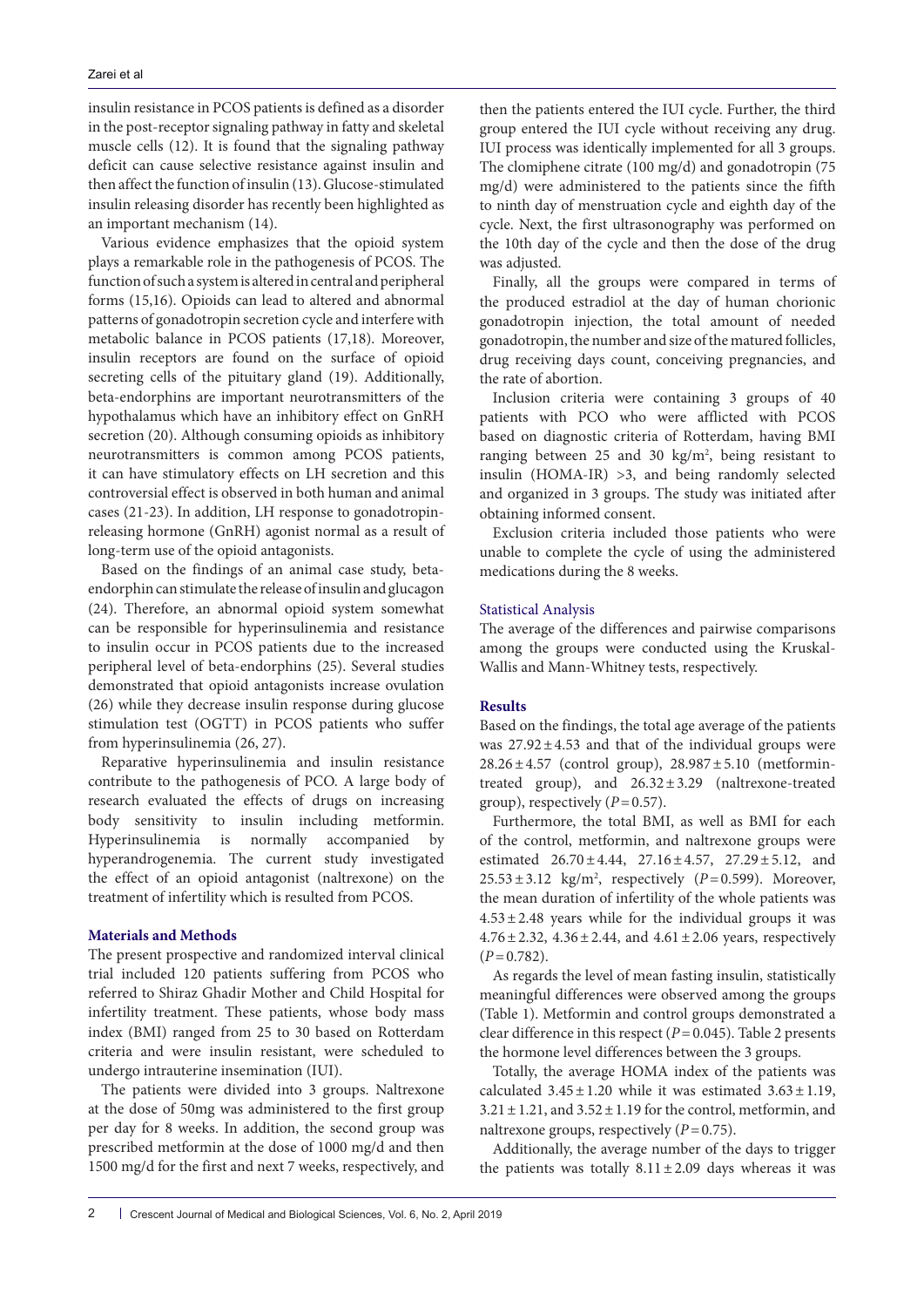| Table 1. Divided Hormone Level of Patients in 3 Groups of the Study |
|---------------------------------------------------------------------|
|---------------------------------------------------------------------|

|                              |               | Number | Average | <b>SD</b> | Min          | Max   | $\pmb{P}$ |
|------------------------------|---------------|--------|---------|-----------|--------------|-------|-----------|
| FBS level mg/dL              | Control group | 46     | 91.46   | 6/40      | 75           | 110   | 0.287     |
|                              | Metformin     | 44     | 90.18   | 6/84      | 68           | 103   |           |
|                              | Naltrexone    | 40     | 87.95   | 8/63      | 64           | 98    |           |
|                              | Total         | 120    | 89.95   | 7/38      | 64           | 110   |           |
| Fasting Insulin level, mIU/L | Control group | 46     | 15.92   | 5.52      | 10.12        | 37    | 0.045     |
|                              | Metformin     | 44     | 14.13   | 5.77      | 9.01         | 34.1  |           |
|                              | Naltrexone    | 40     | 16.48   | 7.61      | 9.14         | 36.1  |           |
|                              | Total         | 120    | 15.49   | 6.34      | 9.01         | 37    |           |
|                              | Control group | 46     | 7.79    | 13.12     | 2.1          | 91    | 0.560     |
|                              | Metformin     | 40     | 5.26    | 2.52      | 1.5          | 12    |           |
| FSH level, IU/mL             | Naltrexone    | 39     | 4.85    | 2.18      | 0.9          | 10.6  |           |
|                              | Total         | 125    | 6.06    | 8.23      | 0.9          | 91    |           |
|                              | Control group | 44     | 2.69    | 2.08      | 0.8          | 13.53 | 0.995     |
| TSH level mIU/L              | Metformin     | 42     | 2.52    | 1.59      | 0.02         | 6.2   |           |
|                              | Naltrexone    | 34     | 2.55    | 1.63      | 0.1          | 7.5   |           |
|                              | Total         | 120    | 2.59    | 1.78      | 0.02         | 13.53 |           |
| LH level, IU/mL              | Control group | 46     | 6.03    | 4.85      | $\mathbf{1}$ | 23.4  | 0.102     |
|                              | Metformin     | 40     | 5.25    | 3.84      | 0.2          | 19.6  |           |
|                              | Naltrexone    | 38     | 7.93    | 6.73      | 0.7          | 37    |           |
|                              | Total         | 124    | 6.36    | 5.30      | 0.2          | 37    |           |
| Prolactin level, ng/mL       | Control group | 44     | 18.5    | 14.96     | 3.8          | 95    | 0.216     |
|                              | Metformin     | 44     | 26.31   | 57.51     | 0.7          | 392   |           |
|                              | Naltrexone    | 36     | 21.21   | 37.62     | $\mathbf{1}$ | 229.4 |           |
|                              | Total         | 124    | 22.06   | 40.60     | 0.7          | 392   |           |
| Testosterone level, ng/dL    | Control group | 33     | 0.70    | 0.69      | 0.2          | 4.3   | 0.360     |
|                              | Metformin     | 29     | 1.79    | 6.20      | 0.2          | 34    |           |
|                              | Naltrexone    | 32     | 0.96    | 1.09      | 0.25         | 6.1   |           |
|                              | Total         | 94     | 1.12    | 3.51      | 0.2          | 34    |           |
| AMH level, ng/mL             | Control group | 46     | 5.85    | 5.79      | 0.25         | 30.24 |           |
|                              | Metformin     | 43     | 6.08    | 4.72      | 0.4          | 21    |           |
|                              | Naltrexone    | 34     | 7.30    | 4.96      | $\mathbf{1}$ | 19.3  | 0.156     |
|                              | Total         | 123    | 6.33    | 5.20      | 0.25         | 30.24 |           |

SD: Standard deviation; FBS: Fetal bovine serum; FSH: Follicle stimulating hormone; TSH: Thyroid stimulating hormone; LH: Luteinizing hormone; AMH: Anti-Mullerian hormone.

8.37±2.36, 8.36±1.85, and 7.44±1.89 days for the control, metformin, and naltrexone groups, respectively (*P*=0.066). In addition, the average amount of consumed gonadotropin was  $3.90 \pm 2.38$  in total. However, it was estimated  $4.17 \pm 2.29$ ,  $4.05 \pm 2.80$ , and  $3.37 \pm 1.90$  for control, metformin, and naltrexone groups, respectively  $(P=0.346)$ .

The average number of the follicle in 2 ovaries of the

**Table 2.** Distribution of the Consumed Gonadotropins in Patients of the Treatment Groups

|               | n   | Mean | <b>SD</b> | <b>Minimum</b> | Maximum |
|---------------|-----|------|-----------|----------------|---------|
| Control group | 46  | 4.17 | 2.29      |                | 12      |
| Metformin     | 41  | 4.05 | 2.80      |                | 14      |
| Naltrexone    | 35  | 3.37 | 1.90      |                |         |
| Total         | 122 | 3.90 | 2.38      |                | 14      |

entire patients was  $3.83 \pm 3.07$  while it was  $4.54 \pm 2.81$ (control),  $2.76 \pm 2.11$  (metformin), and  $4.06 \pm 3.93$ (naltrexone) for the individual groups, respectively (*P*=0.002). Further, differences were found between the patients of control and metformin groups in this regard  $(P=0.001)$ . In other words, the average count of follicles of 2 ovaries was higher in the naltrexone group compare to the metformin group. Approximately  $26.1\%$  (n=12), 31.6% ( $n=12$ ), and 25% ( $n=10$ ) of the patients in control, metformin, and naltrexone groups became pregnant, respectively  $(P=0.783)$ .

Further, the total mean of the level of estradiol was  $274.61 \pm 217.97$  pg/mL before the triggering while the mean of estradiol level was 261.83±159.10, 264.68±215.2, and 303.86±286.09 pg/mL for the control, metformin, and naltrexone groups, respectively  $(P=0.517)$ . Eventually, the mean number of consumed gonadotropins in the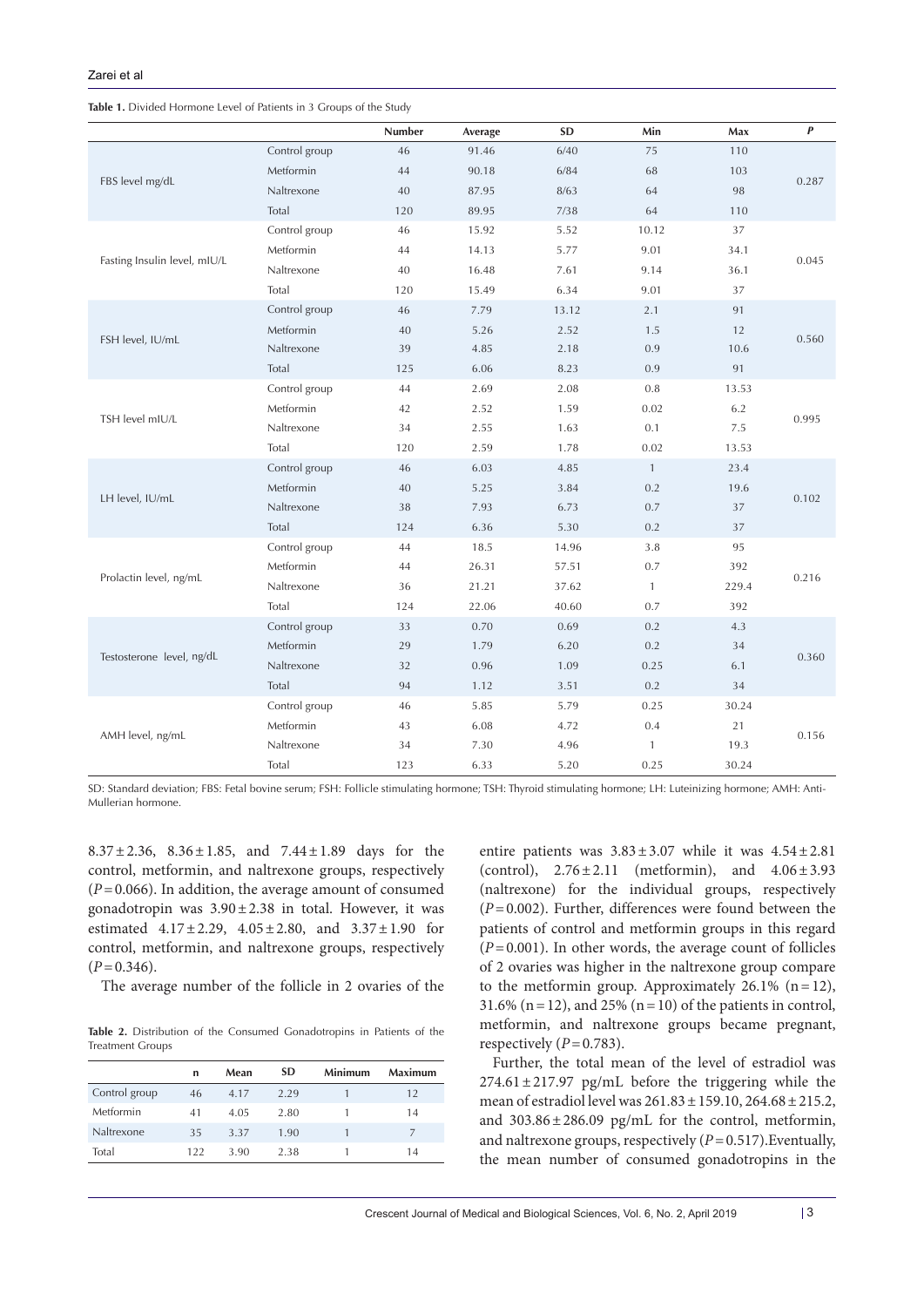entire patients, as well as the control, metformin, and naltrexone groups was  $3.90 \pm 2.38$ ,  $2.27 \pm 4.17$ ,  $4.05 \pm 2.80$ , and  $3.37 \pm 1.90$ , respectively. However, the mean number of the consumed gonadotropins in the treatment groups was not statistically significant ( $P=0.346$ ).

The average BMI calculated for the naltrexone group was  $25.53 \pm 3.12$  and  $24.38 \pm 2.84$  kg/m<sup>2</sup> before and after the treatment, respectively (*P*<0.001).

### **Discussion**

The current study attempted to compare the effect of naltrexone and metformin medications on the induction of ovulation in patients with PCOS who underwent intrauterine insemination. The results indicated that naltrexone has no advantage regarding ovulation induction in patients with PCOS compared to metformin. Furthermore, the number of obtained follicles in the metformin group was significantly higher compared to the other 2 groups. In other words, there were no meaningful differences between the naltrexone and control groups respecting the number of follicles. Accordingly, naltrexone therapy seems to have no effect on the obtained follicle number.

Previous studies demonstrated that naltrexone therapy can affect the endogenous opioid system of body disturbed in patients with PCOS. Moreover, a decrease in opioid secretion can improve the thalamic function. Additionally, a decrease in LH secretion while an increase in GnRH secretion result in improving the follicle production in patients with the polycystic ovarian syndrome (26-28). However, the results of the current study contradict those of the above studies. In fact, the duration of naltrexone therapy was longer in the above-mentioned studies. Conversely, metformin significantly improved follicular development, this is probably due to the decreased insulin resistance among the patients (29-31). Although the mean level of fasting insulin was lower in the metformin-related group compared to the other groups and thus it can justify the above-mentioned mechanism.

As regards the average BMI and average infertility duration, at first, no differences were observed among the 3 groups. However, the average BMI of the naltrexone group significantly decreased after the treatment. In addition, the average weight loss was 3.4 kg among the patients of the naltrexone group. It should be noted that 8-week and short-time treatments failed to result in losing the weight at this amount in overweight patients and those with endocrinal disorders. Therefore, there were probably other mechanisms affecting the weight loss including the recommended exercises and dietary regime reported by several patients. It is noteworthy that the effect of low dose and long-term use of naltrexone on weight loss is confirmed in overweight patients. Further, based on the reports, naltrexone has the same effect as obesity drugs (32). However, the effect of naltrexone on weight loss of the cases in the present study could not precisely be

investigated.

Investigating the endocrinal changes in patients at 8th week after the treatment was one of the most important strength points of the current study. The blood levels of hormones such as estradiol, anti-Müllerian hormone (AMH), fasting insulin, thyroid stimulating hormone (TSH), LH, FSH, and prolactin were estimated after drug treatment. Ahmad et al (16) found that 6-month naltrexone therapy can lead to a decrease in fasting insulin, LH, FSH, and testosterone level in patients with infertility and polycystic ovarian syndrome. They further reported that the effect of naltrexone on opioid receptors existing in pituitary gland was the main cause of this mechanism. Furthermore, several other studies highlighted similar results. Of course, all the studies regarding endocrinal effects were performed using a long-term treatment with naltrexone (26, 28, 32) and no research is found with lower than six-month use of naltrexone therapy.

Using naltrexone therapy in a period lower than 8 months seems to be insufficient for affecting the hypothalamicpituitary-ovarian endocrinal system. In fact, the effect of long-term naltrexone therapy on the endocrine system was confirmed in previous research. Therefore, given the above-mentioned issue, the present study proposed an appropriate template for other simple future studies to investigate the effects of long-term naltrexone treatment in patients. The results of the current study revealed that short-term (8 weeks) treatment by naltrexone and metformin have no priority in positively affecting the follicle-related hormones compared to the control group.

Finally, the number of receiving days and the dose of the drug in the naltrexone group was found to be lower compared to the metformin group. Conversely, the number of mature follicles in both ovaries and the serum estradiol level in the naltrexone group were higher compared to the metformin group. However, they were not statistically significant, which is possibly due to small sample size.

#### **Conflict of Interests**

Authors have no conflict of interests.

#### **Ethical Issues**

This study was approved by the Ethics Committee of Shiraz University of Medical Sciences under the ethical code: ct 90-5912 and written informed consent was obtained from the patients for voluntary participation after explaining the aims and methods of the study.

#### **Financial Support**

he authors gratefully acknowledge the efforts of the Deupty Reserch of Shiraz University of medical sciences (Iran) during the study period (grant no: 5912).

#### **References**

- 1. Balen A. Pathogenesis of polycystic ovary syndrome--the enigma unravels? Lancet. 1999;354(9183):966-967. doi:10.1016/s0140- 6736(99)00218-4
- 2. Revised 2003 consensus on diagnostic criteria and long-term health risks related to polycystic ovary syndrome (PCOS). Hum Reprod. 2004;19(1):41-47.